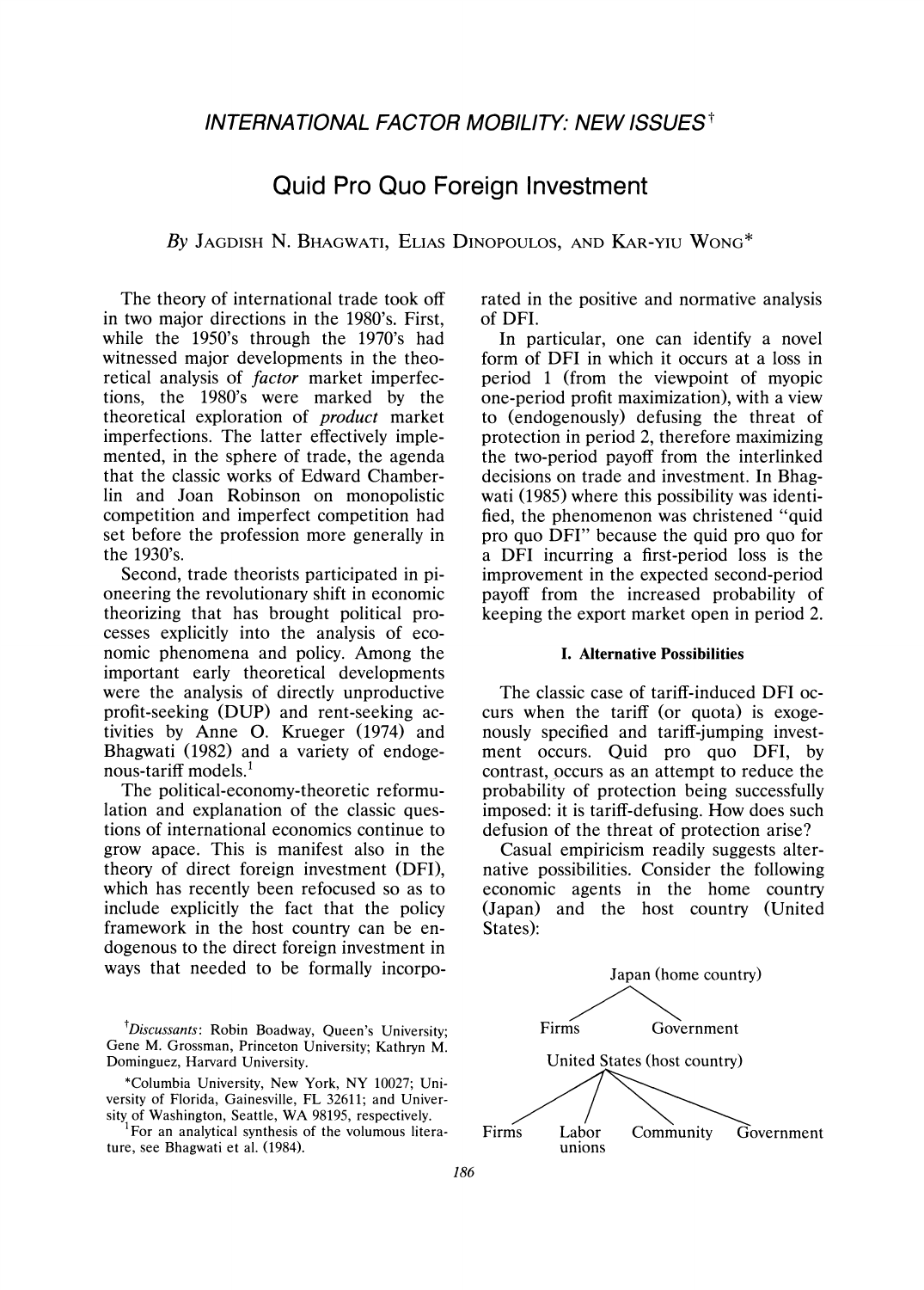**With DFI from Japan into the United States at issue and the threat of protection (say, voluntary export restraints [VER's]) in the United States against Japan in response to Japanese export success a perceived danger, quid pro quo DFI can arise in several ways. For instance, consider the following.** 

**1. The Japanese government may encourage DFI in the United States with a view to buying goodwill from the U.S. government and reducing the probability that it will grant protection to the lobbies seeking it. Therefore, this route operates through the "supply of protection" in the United States.** 

**2. In oligopolistic industries where the quid pro quo in terms of the enhanced probability of maintaining market access will accrue to the firms themselves, the incentive to undertake such quid pro quo DFI obtains at the firm-level itself.** 

**3. Again, in both cases, the quid pro quo may operate, not through affecting the supply of protection in the United States, but through affecting the "demand for protection" by the economic agents in the United States:** 

- **(i) The quid pro quo DFI may co-opt the U.S. firms that seek to lobby for protection against Japanese rivals. For example, the Toyota-General Motors joint venture in 1984 was followed by General Motors breaking ranks in 1985 when the rest of the auto industry sought renewal of the VER restraint on Japanese autos.**
- **(ii) Alternatively, the quid pro quo DFI may coopt the labor unions and weaken their incentive to lobby for protection to "save jobs."2**
- **(iii) Equally, by setting up such DFI, the Japanese government or investor may seek to develop countervailing "anti-Japan-bashing" lobbies at the level of**

**the communities that obtain visible, direct benefit from the DFI. This would also help to contain the protectionist threat against Japan.** 

**These different possibilities have in common the postulate that, through one kind of political process or another, the quid pro quo investments lead to a linkage between first-period and second-period profitability from trade and investment. However, each possibility generates its own model.** 

**From an analytical point of view, the models can be divided into three categories: (i) those that use perfectly competitive market structures and those that use oligopolistic market structures; (ii) those that model the (Japanese) government as the agent deciding on the investment and those that focus on the (Japanese) firm's decision instead; and (iii) those that treat the probability of the (U.S.) government imposing protection as specified exogenously as simply a function of the DFI and those that determine it endogenously from the utility-maximizing behavior of the lobbying agents (in the United States).** 

**Evidently, the choice of assumptions within each of these three categories can entail compatible choices in others. Thus, if the analyst uses the perfectly competitive model, the agents deciding on the quid pro quo DFI cannot be atomistic firms, which do not behave strategically; however, the protectionist threat could be modeled either exogenously or endogenously.** 

**The existing theoretical analyses of quid pro quo DFI exhibit a considerable diversity of approaches. They not only develop the positive (i.e., explanatory) theory of quid pro quo DFI; they also examine its welfare implications. However, whereas the focus of the tariff-jumping welfare-theoretic analyses has been on the impact on the host country (since the analysis was motivated by tariff policies in developing countries designed to attract such tariff-jumping investments), the welfare-theoretic analysis of the tariffdefusing quid pro quo models began with the impact on the home country (Bhagwati et al., 1987) and have only subsequently been extended to the impact on the host country (Dinopoulos and Wong, 1991).** 

**<sup>2</sup>Given the insider-outsider problem, this type of quid pro quo DFI is likely to arise only when the beneficiaries are members of the same union as those who are threatened with layoffs due to the protectionist threat.**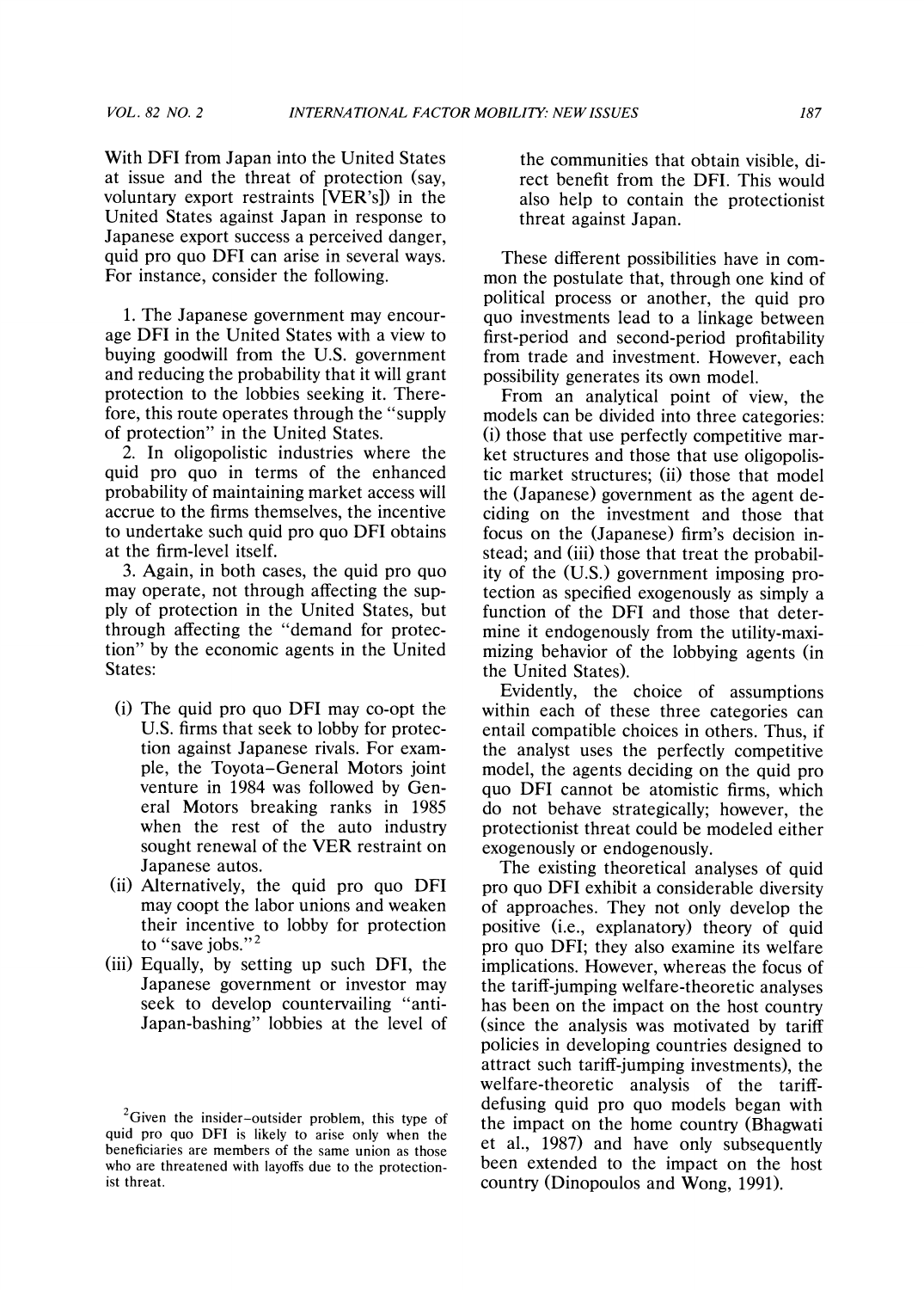**The formal analysis of quid pro quo DFI was first undertaken by Bhagwati et al. (1987), who used the general equilibrium 2x2x2 model of trade theory. This model had been utilized earlier by Bhagwati and T. N. Srinivasan (1976) to analyze the optimal policy for a country in regard to its current trade if the proposed policy affects the probability of trade restrictions being invoked later by the other country. In a generalization of that analysis, Bhagwati et al. (1987) analyzed the optimal policy in regard to trade and DFI abroad if exports and DFI now were both to affect the probability of trade restrictions being invoked by the other country later.** 

**Their analysis therefore produced an argument for intervention to encourage quid pro quo capital outflow, while the firm-level outflows were determined entirely by atomistic, myopic firms. The model reflected, though in a deeper way, the presumed encouragement being provided by the Japanese government to firms to invest abroad.** 

**The oligopolistic case in which a firm itself will undertake quid pro quo DFI, "overinvesting" in period 1 so as to maximize two-period profits by defusing the threat of protection, was analyzed in Dinopoulos and Bhagwati (1986) and Dinopoulos (1989).3 Dinopoulos also considered the free-rider problem (as when Toyota undertakes DFI in the United States and the quid pro quo benefits accrue equally to Nissan, which does not), showing that the quid pro quo DFI level varies inversely with the number of firms in the investing country.** 

**Despite the key differences noted above, the Bhagwati et al. (1987) analysis and the analyses of Dinopoulos and Bhagwati (1986) and Dinopoulos (1989) shared one critical assumption: the protectionist threat was specified as a function of the first-period DFI, exogenous to any specific "lobbying"** 

**activity.4 The view was that the mere act of DFI would serve to reduce the threat by earning goodwill. A grateful community in the area of investment perhaps might provide the political counterweight to protectionism via their Congressmen.** 

**However, the active lobbying is often by firms and labor under the threat of import competition. To model that, one needs to "endogenize" the threat function. Wong (1989a) proceeded to do that by introducing unemployment (assuming a minimum wage) and a labor union that would lobby for protection from imports. Given the fixed wage, for any level of DFI, protection will raise the product price and hence reduce unemployment. The union is then assumed to lobby for the full-employment-generating protection, and the probability of obtaining protection increases with lobbying resources spent. Thus, the expected level of protection becomes a function of lobbying and**  DFI.<sup>5</sup> As with previous analyses, the host**country government behavior is not explicitly modeled (this restriction being removed in subsequent analysis by Dinopoulos [1992], who models bargaining among the foreign firm undertaking the DFI, the home-country union, and the home-country government). It is then easy to see that quid pro quo DFI can arise in this model.** 

**The welfare economics of quid pro quo DFI in Wong's model have been analyzed in Dinopoulos and Wong (1991). Following the generalized theory of distortions and policy intervention and focusing primarily on host-country welfare rather than on home-country welfare (as in Bhagwati et al. [1987]), the authors argue that the fixedwage distortion can be removed at the source as the first-best policy for the host country (assuming, of course, that there are no other distortions to be remedied). It is** 

**<sup>3</sup>Dinopoulos (1989) did not consider optimal policy intervention, but it is evident that the oligopolistic firm-determined quid pro quo investment will not generally be welfare-maximizing for the home or the host country.** 

**<sup>4</sup>Thus, Bhagwati et al. (1987) worked with the prob**ability (of a quota being invoked) function  $G =$  $G(E^1, K^1)$ , where  $G_1 > 0$  and  $G_2 < 0$ , with  $E^1$  being the period-1 exports and  $K^1$  being the period-1 DFI **by the home country.** 

**<sup>5</sup>In a later paper, Laixun Zhao (1991) endogenizes the wage as well.**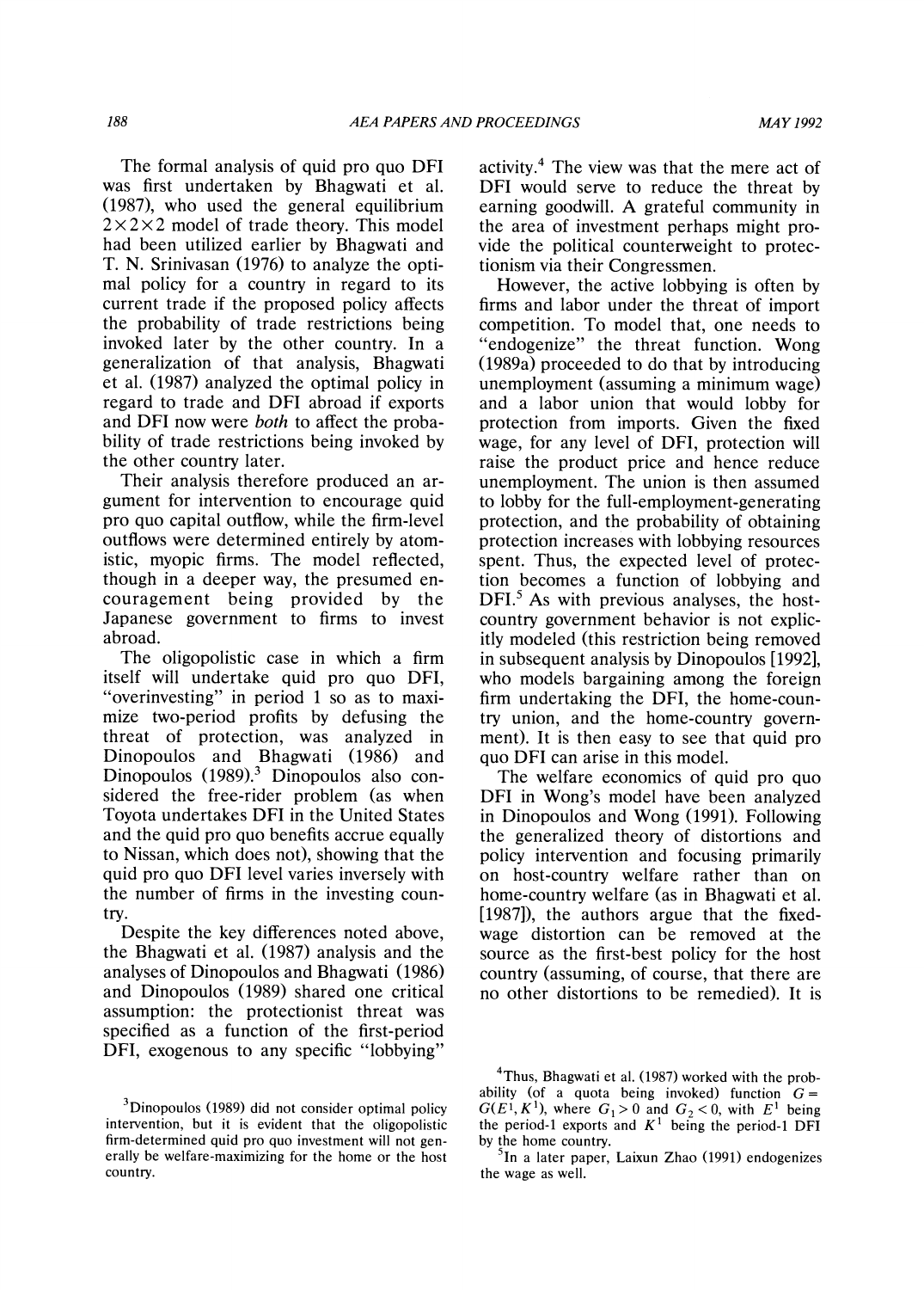**then shown that, as a second-best policy, a production subsidy does better than restrictions on DFI inflow or "counterlobbying" by the host government.** 

#### **II. The Evidence for Quid Pro Quo DFI**

**Economic theorizing often proceeds from casual empiricism. The theorizing of the quid pro quo DFI phenomenon is no exception (Bhagwati, 1990). However, there is certainly some plausible, more-than-anecdotal evidence that the acceleration in Japanese DFI in the United States in the early 1980's was due to a mix of "political" reasons: some partly in anticipation of the imposition of protection, and others partly to defuse its threat. Thus, in a survey of Japanese firms undertaking foreign investment between 1980 and 1986, the ministry of International Trade and Investment (MITI) found that the overwhelming majority of firms cited "avoiding trade friction" as their main motivation (Bhagwati, 1990; see also Wong [1989b]).** 

**Of course, the calculation of the quid pro quo investors may turn out to be invalid. Thus, the DFI may create ill will rather than goodwill. In the case of Japanese DFI in the United States, there has been some backlash, and it is perceived by some now as a threat as well. Then again, there have been demands (by Lee Iacocca, for instance) to add the Japanese DFI production to the Japanese exports in enforcing VER limits. If this is done, it would of course tend to frustrate the quid pro quo investors' intention to invest so as to maintain export market access.** 

#### **III. Other Political-Economy-Theoretic DFI Possibilities**

**The distinguishing feature of quid pro quo DFI is the economic exploitation of the political linkage between the investment and the formulation of trade policy; but then other such linkages can be found. Thus, in 1981, MITI allocated over 70 percent of the U.S. VER to Toyota, Nissan, and Honda, allocating the rest to Mitsubishi, Mazda, Fuji, Isuzu, and Suzuki (H. Shibata, 1990).** 

**Subsequently, American manufacturers invested in these suppliers (e.g., Ford acquired 24.41 percent of Mazda's stock, and General Motors acquired 5 percent of Suzuki's stock. By pressuring MITI to increase these firms' quotas (i.e., by therefore endogenously determining their quota allocations in Japan), these American manufacturers appear to have made their DFI profitable. James G. Benedict (1992) has therefore proposed that a rent-extracting VER-induced DFI could occur in the VER-restrained country whenever the firms in the VER-imposing country have the clout in the VER-restrained country to lobby for a greater share (of the quota) to be allotted to their partners.** 

**In the future, the theory of DFI will be extended to this and other possibilities, in addition to further developments in the theory of quid pro quo DFI, supplementing the conventional politics-free approaches to the theory of DFI.** 

#### **REFERENCES**

- **Benedict, James G., " VERs: An Empirical Analysis of Selectivity in International Trade," Ph.D. dissertation, Columbia University, 1992.**
- **→ Bhagwati, Jagdish N., "Directly Unproductive Profit-Seeking Activities," Journal of Political Economy, October 1982, 90, 988-1002.** 
	- **, "Investing Abroad," Esmee Fairbain Lecture, University of Lancaster, U.K., November 1985; reprinted in Douglas Irwin, ed., J. N. Bhagwati: Political Economy and International Trade, Cambridge, MA: MIT Press, 1991, pp. 309-39.**
	- **, "The Theory of Political Economy, Economic Policy, and Foreign Invest**ment," in M. Scott and D. Lal, eds., Pub**lic Policy and Economic Development, Oxford: Clarendon, 1990, pp. 27-54.**
	- **, Brecher, Richard A., Dinopoulos, Elias and Srinivasan, T. N., "Quid Pro Quo Foreign Investment and Welfare: A Political-Economy-Theoretic Model," Journal of Development Economics, October 1987, 27, 127-38.**